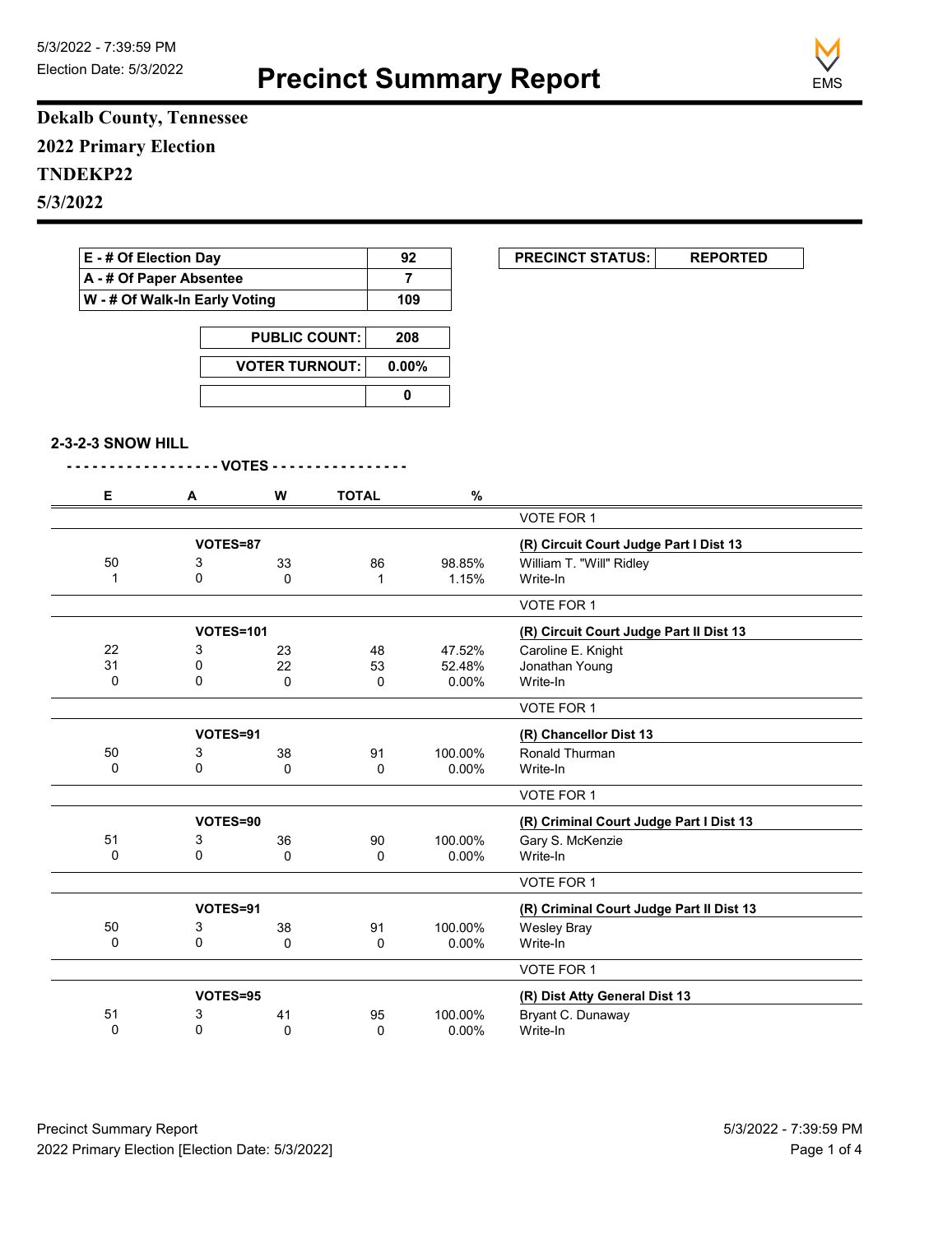**2-3-2-3 SNOW HILL**

| Е           | А                | W           | <b>TOTAL</b> | $\%$                        |                                  |
|-------------|------------------|-------------|--------------|-----------------------------|----------------------------------|
|             |                  |             |              |                             | VOTE FOR 1                       |
|             | VOTES=88         |             |              | (R) Public Defender Dist 13 |                                  |
| 49          | 3                | 36          | 88           | 100.00%                     | Craig P. Fickling, Jr.           |
| 0           | 0                | 0           | 0            | 0.00%                       | Write-In                         |
|             |                  |             |              |                             | VOTE FOR 1                       |
|             | <b>VOTES=134</b> |             |              |                             | (R) County Mayor                 |
| 26          | 2                | 18          | 46           | 34.33%                      | <b>Matt Adcock</b>               |
| 26          | $\overline{2}$   | 31          | 59           | 44.03%                      | <b>Bradley Hendrix</b>           |
| 16          | 0                | 13          | 29           | 21.64%                      | Anita T. Puckett                 |
| 0           | 0                | 0           | 0            | 0.00%                       | Write-In                         |
|             |                  |             |              |                             | VOTE FOR 2                       |
|             | <b>VOTES=144</b> |             |              |                             | (R) County Commissioner 2nd Dist |
| 34          | 1                | 38          | 73           | 50.69%                      | Sabrina Farler                   |
| 34          | 3                | 34          | 71           | 49.31%                      | Jim Pearson                      |
| 0           | 0                | 0           | 0            | 0.00%                       | Write-In                         |
| 0           | 0                | 0           | 0            | 0.00%                       | Write-In                         |
|             |                  |             |              |                             | VOTE FOR 1                       |
|             | <b>VOTES=116</b> |             |              |                             | (R) County Trustee               |
| 58          | 4                | 54          | 116          | 100.00%                     | Sean D. Driver                   |
| 0           | 0                | 0           | 0            | 0.00%                       | Write-In                         |
|             |                  |             |              |                             | VOTE FOR 1                       |
|             | <b>VOTES=138</b> |             |              |                             | (R) General Sessions Judge       |
| 25          | 2                | 12          | 39           | 28.26%                      | Mingy Kay Ball                   |
| 44          | 2                | 53          | 99           | 71.74%                      | <b>Brandon Cox</b>               |
| $\mathbf 0$ | $\mathbf 0$      | 0           | 0            | 0.00%                       | Write-In                         |
|             |                  |             |              |                             | VOTE FOR 1                       |
|             | <b>VOTES=137</b> |             |              |                             | (R) Sheriff                      |
| 47          | 2                | 50          | 99           | 72.26%                      | Patrick R Ray                    |
| 22          | 2                | 14          | 38           | 27.74%                      | Keneth Lee Whitehead             |
| 0           | $\mathbf 0$      | 0           | 0            | 0.00%                       | Write-In                         |
|             |                  |             |              |                             | VOTE FOR 1                       |
|             | <b>VOTES=110</b> |             |              |                             | (R) Circuit Court Clerk          |
| 57          | 4                | 49          | 110          | 100.00%                     | Susan Martin                     |
| 0           | 0                | 0           | 0            | $0.00\%$                    | Write-In                         |
|             |                  |             |              |                             | VOTE FOR 1                       |
|             | <b>VOTES=120</b> |             |              |                             | (R) County Clerk                 |
| 61          | 4                | 55          | 120          | 100.00%                     | James L. "Jimmy" Poss            |
| 0           | 0                | 0           | 0            | 0.00%                       | Write-In                         |
|             |                  |             |              |                             | VOTE FOR 1                       |
|             | <b>VOTES=117</b> |             |              |                             | (R) Register of Deeds            |
| 58          | 4                | 55          | 117          | 100.00%                     | Daniel A. Seber                  |
| 0           | $\mathsf 0$      | $\mathbf 0$ | 0            | 0.00%                       | Write-In                         |
|             |                  |             |              |                             | VOTE FOR 1                       |
|             |                  |             |              |                             |                                  |
| 56          | <b>VOTES=105</b> |             |              |                             | (R) Road Superintendent          |
| 1           | 3<br>0           | 44          | 103<br>2     | 98.10%<br>1.90%             | Danny L. Hale<br>Write-In        |
|             |                  | 1           |              |                             |                                  |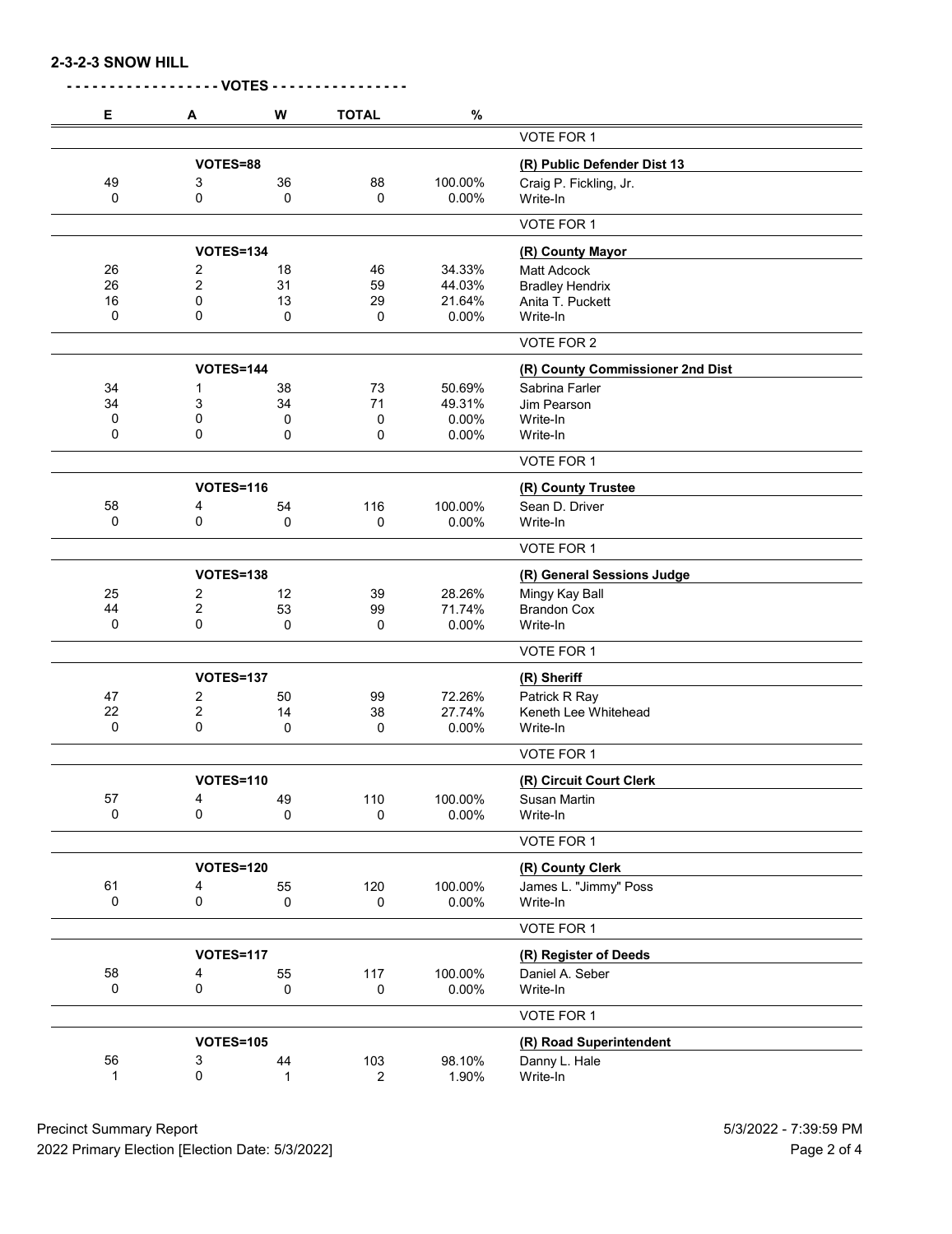**2-3-2-3 SNOW HILL**

| Е                | A                | W            | <b>TOTAL</b>      | $\%$             |                                              |
|------------------|------------------|--------------|-------------------|------------------|----------------------------------------------|
|                  |                  |              |                   |                  | VOTE FOR 1                                   |
| <b>VOTES=107</b> |                  |              |                   |                  | (R) School Board 2nd District                |
| 54               | 3                | 50           | 107               | 100.00%          | Alan Hayes                                   |
| 0                | 0                | 0            | 0                 | 0.00%            | Write-In                                     |
|                  |                  |              |                   |                  | VOTE FOR 1                                   |
|                  | VOTES=1          |              |                   |                  | (D) Circuit Court Judge Part I Dist 13       |
| 0                | 0                | 0            | 0                 | 0.00%            | No Candidate Qualified                       |
| 0                | 0                | 1            | 1                 | 100.00%          | Write-In                                     |
|                  |                  |              |                   |                  | VOTE FOR 1                                   |
|                  | VOTES=1          |              |                   |                  | (D) Circuit Court Judge Part II Dist 13      |
| 0                | 0                | 0            | 0                 | 0.00%            | No Candidate Qualified                       |
| 0                | 0                | $\mathbf{1}$ | $\mathbf{1}$      | 100.00%          | Write-In                                     |
|                  |                  |              |                   |                  | VOTE FOR 1                                   |
|                  | VOTES=1          |              |                   |                  | (D) Chancellor Dist 13                       |
| 0                | 0                | 0            | 0                 | 0.00%            | No Candidate Qualified                       |
| 0                | 0                | 1            | $\mathbf{1}$      | 100.00%          | Write-In                                     |
|                  |                  |              |                   |                  | VOTE FOR 1                                   |
|                  | VOTES=1          |              |                   |                  | (D) Criminal Court Judge Dist 13             |
| 0                | 0                | 0            | 0                 | 0.00%            | No Candidate Qualified                       |
| 0                | 0                | 1            | 1                 | 100.00%          | Write-In                                     |
|                  |                  |              |                   |                  | VOTE FOR 1                                   |
|                  | VOTES=0          |              |                   |                  | (D) Criminal Court Judge Dist 13             |
| 0                | 0                | 0            | 0                 | 0.00%            | No Candidate Qualified                       |
| 0                | 0                | 0            | 0                 | 0.00%            | Write-In                                     |
|                  |                  |              |                   |                  | VOTE FOR 1                                   |
|                  | VOTES=0          |              |                   |                  | (D) Dric Atty General Dist 13                |
| 0                | 0                | 0            | 0                 | 0.00%            | No Candidate Qualified                       |
| 0                | 0                | 0            | 0                 | 0.00%            | Write-In                                     |
|                  |                  |              |                   |                  | <b>VOTE FOR 1</b>                            |
|                  | VOTES=0          |              |                   |                  | (D) Public Defender Dist 13                  |
| 0                | 0                | 0            | 0                 | 0.00%            | No Candidate Qualified                       |
| 0                | 0                | 0            | 0                 | 0.00%            | Write-In                                     |
|                  |                  |              |                   |                  | VOTE FOR 1                                   |
|                  | VOTES=63         |              |                   |                  | (D) County Mayor                             |
| 6                | 2                | 20           | 28                | 44.44%           | Mike Foster                                  |
| 13<br>0          | $\mathbf 1$<br>0 | 21           | 35<br>$\mathbf 0$ | 55.56%           | <b>Tim Stribling</b><br>Write-In             |
|                  |                  | 0            |                   | 0.00%            |                                              |
|                  |                  |              |                   |                  | VOTE FOR 2                                   |
|                  | VOTES=51         |              |                   |                  | (D) County Commissioner 2nd Dist             |
| 18<br>0          | 3<br>0           | 30           | 51                | 100.00%<br>0.00% | <b>Billy Myron Rhody</b><br>Write-In         |
| 0                | 0                | 0<br>0       | 0<br>0            | 0.00%            | Write-In                                     |
|                  |                  |              |                   |                  | VOTE FOR 1                                   |
|                  |                  |              |                   |                  |                                              |
|                  |                  |              |                   |                  |                                              |
| 0                | VOTES=0<br>0     | 0            | 0                 | 0.00%            | (D) County Trustee<br>No Candidate Qualified |